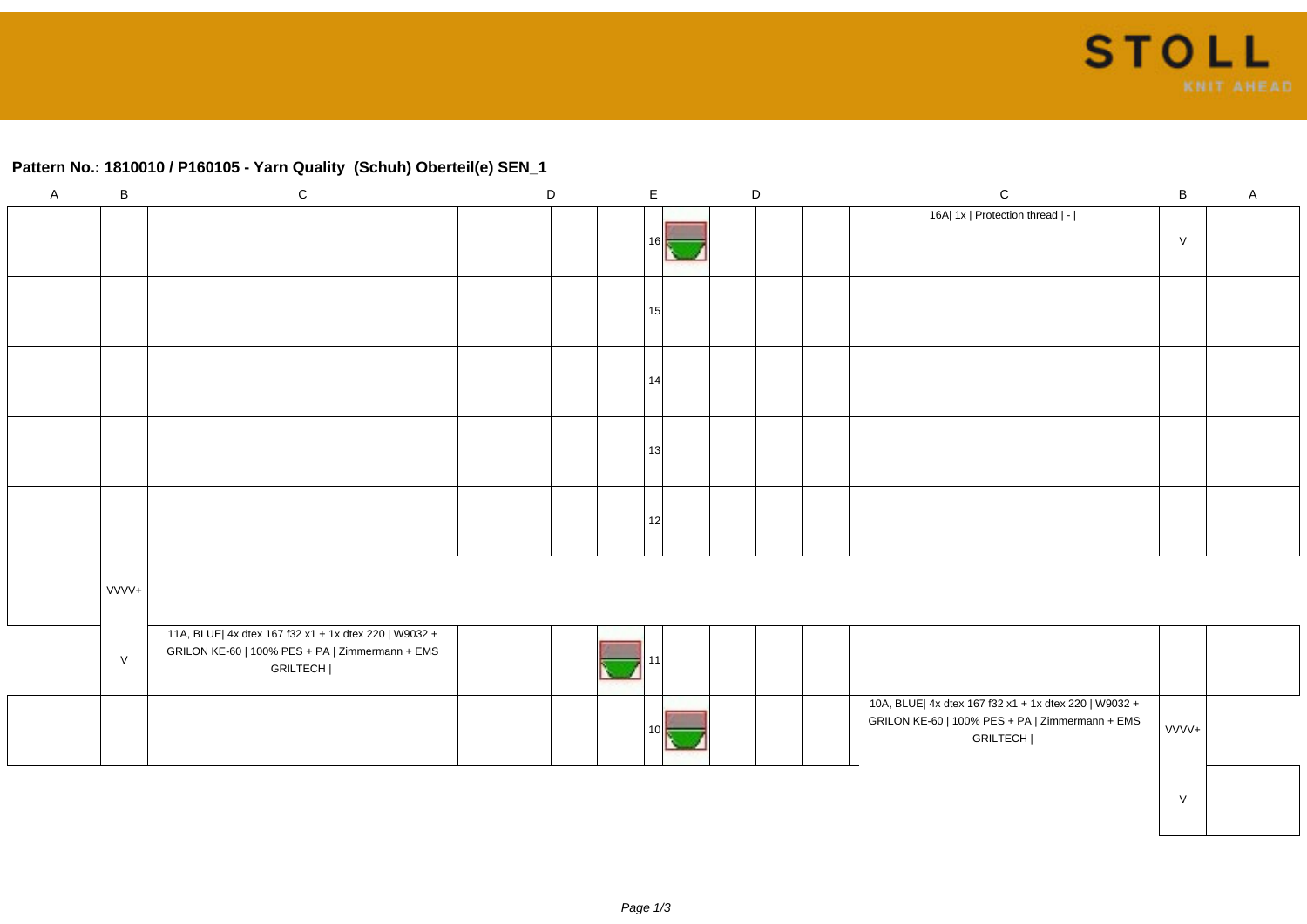| VVVV+  |                                                                                                                       |  |  |                                                                                                                       |        |  |
|--------|-----------------------------------------------------------------------------------------------------------------------|--|--|-----------------------------------------------------------------------------------------------------------------------|--------|--|
| $\vee$ | 9A, YELLOW  4x dtex 167 f32 x1 + 1x dtex 220   W9032 +<br>GRILON KE-60   100% PES + PA   Zimmermann + EMS<br>GRILTECH |  |  |                                                                                                                       |        |  |
|        |                                                                                                                       |  |  | 8A, YELLOW  4x dtex 167 f32 x1 + 1x dtex 220   W9032 +<br>GRILON KE-60   100% PES + PA   Zimmermann + EMS<br>GRILTECH | VVVV+  |  |
|        |                                                                                                                       |  |  |                                                                                                                       | $\vee$ |  |

| VVVV+  |                                                                                                                     |  |  |  |  |                                                                                                                     |           |  |
|--------|---------------------------------------------------------------------------------------------------------------------|--|--|--|--|---------------------------------------------------------------------------------------------------------------------|-----------|--|
| $\vee$ | 7A, GREY  4x dtex 167 f32 x1 + 1x dtex 220   W9032 +<br>GRILON KE-60   100% PES + PA   Zimmermann + EMS<br>GRILTECH |  |  |  |  |                                                                                                                     |           |  |
|        |                                                                                                                     |  |  |  |  | 6A, GREY  4x dtex 167 f32 x1 + 1x dtex 220   W9032 +<br>GRILON KE-60   100% PES + PA   Zimmermann + EMS<br>GRILTECH | VVVV+     |  |
|        |                                                                                                                     |  |  |  |  |                                                                                                                     | $\vee$    |  |
|        |                                                                                                                     |  |  |  |  | 5A, BLUE  2x Lycra 156 dtex, PES 167 dtex   21191X   76,8%<br>PES, 23,2% EA   Zimmermann                            | <b>VV</b> |  |

 $\boldsymbol{\Lambda}$ L.